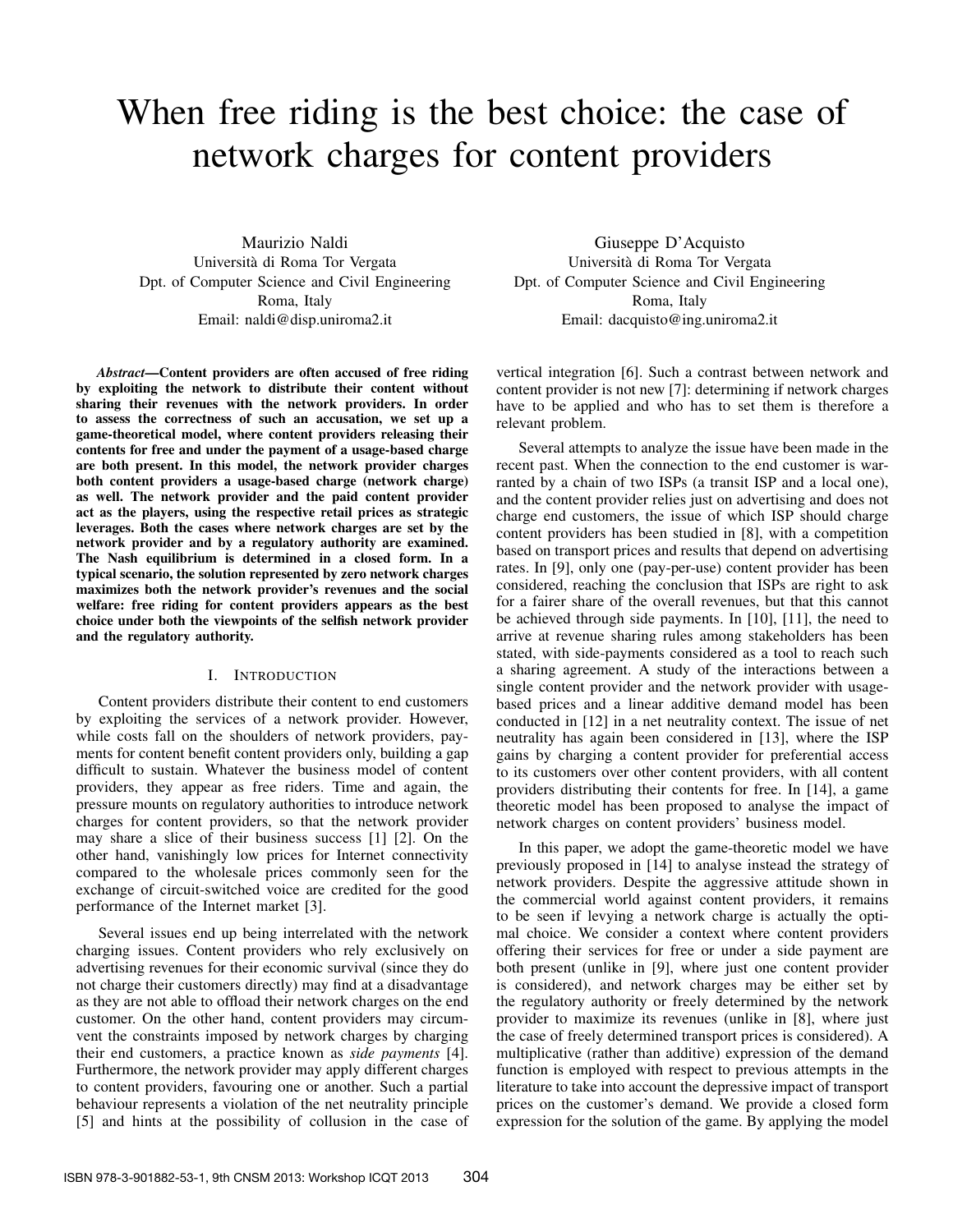to a typical scenario, we find that both the network provider's revenue and the social welfare are maximized when transport prices are zero, so that free riding is the best choice in that case.

The paper is organized as follows. We describe the stakeholders and their interactions In Section II, propose the gametheoretical model and solve it in Section III. In Section IV, we show an application of the model to a typical scenario.

## II. A MODEL FOR THE INTERACTIONS BETWEEN SERVICE PROVIDERS AND CUSTOMERS

Contents reach the customer through a chain of services, which carry along economic relationships. In this section, we provide an essential model of such services. We first define the stakeholders and then describe how money is exchanged for services in the various rings of the chain.

Let's start by defining who's involved in the overall service provisioning by referring to the scheme shown in Fig. 1. On the top of the picture, we see two content providers, which embody the two breeds: those that deliver contents for free and those that require a payment. The content provider of the first kind is identified as provider  $F$ , while the provider of paid contents is  $P$ . The market is crowded with content providers that may differ for several aspects: larger, global providers may exert a greater power, as opposed to providers operating on a smaller, regional scale or offering a limited set of service. However, within each market segment (e.g., a regional market, or a content niche), we end up with providers basically differing for their business model, offering services for free or on a paid basis, as in Fig. 1. An example of such a competition between content provider is the delivery of TV series by YouTube versus the same service offered through subscription or on a pay-per-use basis through VoD or IPTV.

Both providers need to reach the customer through the network and rely on the network provider  $N$ , which in turn provides the final connection to the customer  $U$ . We consider a monopolistic network provider as a realistic model of the actual situation. In fact, access is a natural monopoly, since the access infrastructure is not easily replicable. Though the access market may appear to have an oligopolist structure in real markets, this is due to a tight enforcement by the regulatory authority: the access infrastructure is often owned by a single provider, that is forced to lease it to other providers at a regulated price. Competition at the access level may be more apparent (as an artifact of regulatory pressure) than real.

At each stage in the chain some payment is provided. In the following we assume that all payments are proportional to the amount of data delivered. The two content providers rely on advertising in their business model. Unit revenues are  $v_F$  and  $v_P$  respectively. The free content provider has no additional revenues: its business model relies totally on advertising to recover costs and make a profit. Instead, the paid content provider also receives a payment from the customer, who pays a price  $p<sub>S</sub>$  for each unit of data delivered. Without loss of generality, we may assume in the following that data are measured in Gigabytes (GB), so that all the prices are expressed in  $E/GB$ . Content providers pass their data to the



Fig. 1. Flows of payments. All prices are unitary.

network provider, which charges them for transport, with unit prices respectively  $t_F$  and  $t_P$ . Transport prices may be set freely or determined by the regulator. The latter possibility is a reality in current markets, since wholesale prices (for telephony or for bistream data) are often either dictated or at least approved by the regulator. The condition  $t_F = t_P$  corresponds to a neutral behaviour by the network provider, since both content providers are treated equally by the network provider. The imbalance  $t_F \neq t_P$  instead brings along a preferential treatment of one content provider with respect to the other (hence, a non-neutral behaviour). Finally, the customer pays both the network provider and the paid content provider. We have already introduced the payment to P. The payment to the network provider is  $p_N$  for each unit of data delivered.

## III. STRATEGIC PRICING FOR CONTENT AND NETWORK PROVISIONING

In Section II, we have described a model where four stakeholders interact: two content providers, the network provider, and the customer. In addition to those explicitly appearing in the model depicted in Fig. 1, the regulator enters the picture. The leverages that determine the interaction are the transport prices (differentiated for the two content providers), the retail prices, and the customer's demand. In order to assess the outcome of that interaction, we have to define who sets what. In this section, we identify the roles played by the stakeholders, describe their interaction through a game model, and show how that model can be solved to reach an equilibrium representing the rational outcome of the interaction.

We start by describing the roles played by the stakeholders. Both content providers derive their income from advertising, on which they have no influence. However, the paid content provider can modulate its overall revenues by acting on the retail price  $p<sub>S</sub>$ , while the free content provider has no leverage at all. Both content providers are subject to network charges, through the transport prices. The free content provider is therefore a sheer *price taker*. The paid content provider can use the retail price  $p<sub>S</sub>$  as its strategical leverage. On the other extreme of the service chain, we find the customer, who is subject to charging by both the network provider and the paid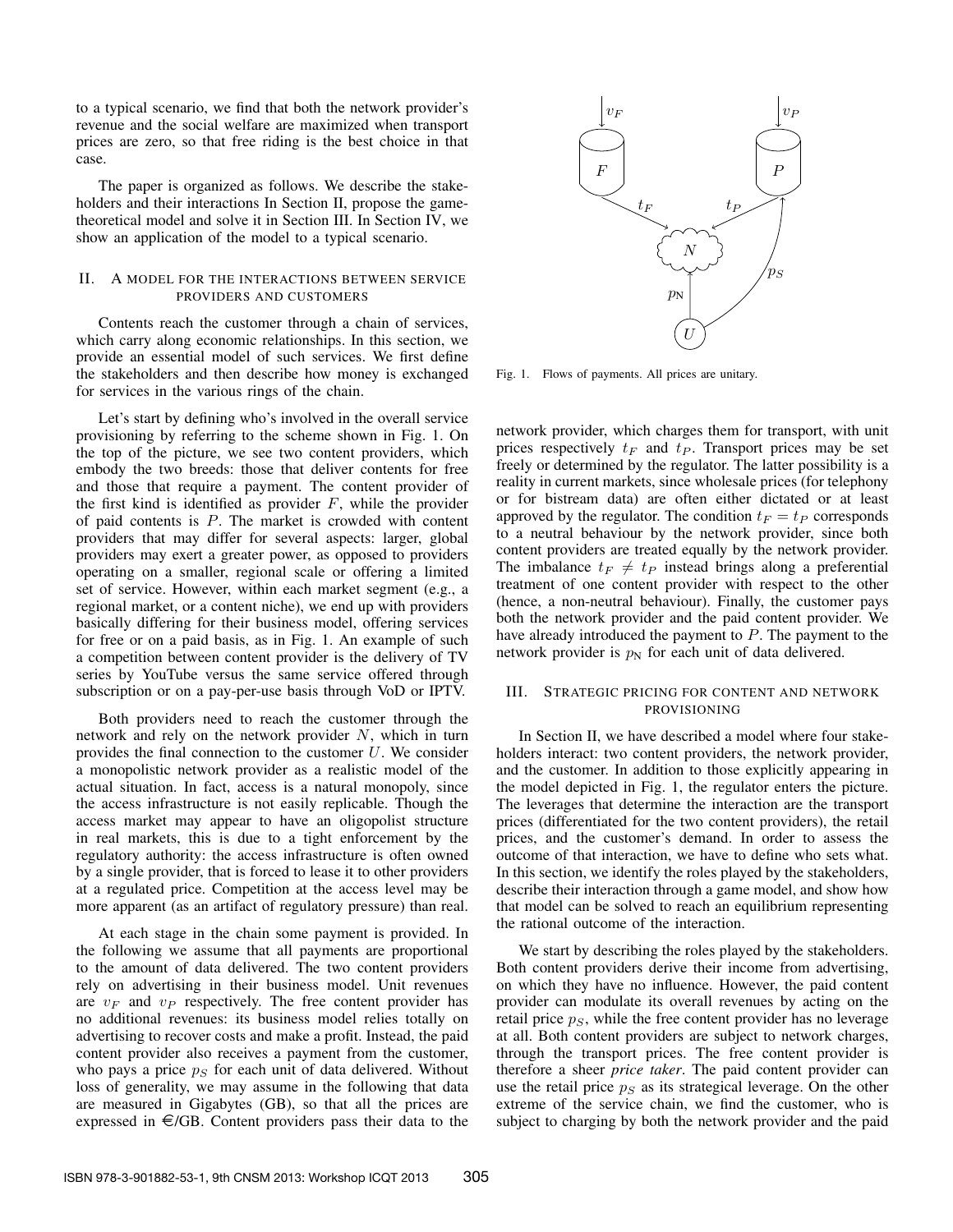content provider. The customer acts as a price taker and can react just by modifying its consumption, as embodied by its demand function. In between, the network provider could act on both the retail price  $p_N$ , charged to the customer, and the transport prices, charged to content providers. Here we assume that the network provider can act freely on just the retail price; the transport prices are instead ultimately set by the regulatory body. Summing up, we have two key players, the paid content provider and the network provider, employing as strategical leverages their respective retail prices.

The service consumption is regulated by the demand function of the customer. We consider that the customer's demand is different for free and paid services. The demand is assumed to depend on prices (both the retail and the transport ones) and includes cross-effects: the customer will shift to free contents if the price for paid ones increases, and vice versa. We include the effect of transport prices because content providers are less keen to provide their contents if their profit margin reduces, which in turn cools down demand (since less contents are available). As to the shape of the dependence of demand on prices, we adopt a linear multiplicative model instead of an additive one, as done in [12] and [5]. Our choice has the advantages of removing additional constraints on the demand function's domain, since the demand is naturally bounded between 0 and its maximum value, and accounting separately for the different factors influencing demand. In addition, accounting for a positive cross-elasticity is more easily done with a multiplicative rather than additive model. The resulting demand functions for free and paid contents are respectively

$$
D_{\rm F} = \frac{D_{\rm F}^*}{1+\alpha} \left(1 - \frac{t_{\rm F}}{v_{\rm F}}\right) \left(1 + \alpha \frac{p_{\rm S}}{p_{\rm S}^*}\right) \left(1 - \frac{p_{\rm N}}{p_{\rm N}^*}\right),
$$
  
\n
$$
D_{\rm P} = D_{\rm P}^* \left(1 - \beta \frac{t_{\rm P}}{v_{\rm P}}\right) \left(1 - \frac{p_{\rm S}}{p_{\rm S}^*}\right) \left(1 - \frac{p_{\rm N}}{p_{\rm N}^*}\right).
$$
\n(1)

The values  $D_F^*$  and  $D_P^*$  mark the maximum usage the customer would attain, even if the prices should drop to zero. The demand for free contents zeroes if either the retail price paid to the network provider reaches the maximum tolerable value  $p_N^*$  (the *willingness-to-pay* for network access) or the transport price charged to the free content provider erodes completely the advertising revenues. In addition to the condition on the transport price and the retail price paid to the network provider, the demand for paid contents zeros also if the retail price paid to the paid content provider reaches the maximum tolerable value  $p_S^*$  (the *willingness-to-pay* for paid contents). The demand functions (15) incorporate also the cross-effects of prices: if the retail price for paid contents grows, the demand moves towards free contents. On the other hand, the coefficient  $\beta$  modulates the impact of the transport price for paid contents on the demand for the same contents. We have  $\beta$  < 1 since, even when the transport price absorbs completely the advertising revenues ( $t_{\rm P} = v_{\rm P}$ ), the paid content provider has still an incentive to provide contents due to the fare  $p<sub>S</sub>$ charged to end customers. We can compute the cross-elasticity of the demand for free contents with respect to the retail price, which represents the percentage change in the demand for each unit percent change in the retail price  $p<sub>S</sub>$ 

$$
\varepsilon_{p_{\rm S}} = \frac{p_{\rm S}}{D_{\rm F}} \frac{\partial D_{\rm F}}{\partial p_{\rm S}} = \frac{\alpha p_{\rm S} / p_{\rm S}^*}{1 + \alpha p_{\rm S} / p_{\rm S}^*}.\tag{2}
$$

As expected, the cross-elasticity is positive (the demand for free contents and the retail price by the paid content provider move in the same direction, unlike in [4]), but lower than unity.

The revenues of the content providers and the network provider are easily built from Fig. 1:

$$
R_{\rm F} = D_{\rm F}(v_{\rm F} - t_{\rm F}), R_{\rm P} = D_{\rm P}(v_{\rm P} + p_{\rm S} - t_{\rm P}), R_{\rm N} = D_{\rm F}t_{\rm F} + D_{\rm P}t_{\rm P} + p_{\rm N}(D_{\rm F} + D_{\rm P}).
$$
\n(3)

For the customer, we can compute its surplus, computed, as customary, as the difference between its willingness-to-pay and the actual price, integrated over the actual demand range (i.e., the area of a triangle below the demand curve, which accounts for the factor 2 appearing in the final expression):

$$
R_{\rm U} = \frac{D_{\rm F}(p_{\rm N}^* - p_{\rm N}) + D_{\rm P}(p_{\rm S}^* - p_{\rm S})}{2}.
$$
 (4)

As stated earlier, we can now formulate a game between the paid content provider and the network provider, where the leverages are their respective retail prices and the aim is to maximize their respective revenues. In order to solve the game and find the optimal values for the strategic variables, we look first for the best response function. We recall that, in a two-player game, the best-response function of player  $i$  is the function  $Z_i(a_j)$  that, for every given action  $a_j$  of player j, assigns an action  $a_i = Z_i(a_j)$  that maximizes player i 's payoff  $\Pi_i(a_i, a_j)$ . In our case, the actions taken by the two players consist in setting the prices  $p<sub>S</sub>$  and  $p<sub>N</sub>$ , so that their best response functions are

$$
\hat{p}_{\rm S} = \underset{p_{\rm S}}{\text{argmax}} \{ R_{\rm P}(p_{\rm N}, p_{\rm S}, v_{\rm F}, v_{\rm P}, t_{\rm F}, t_{\rm P}, p_{\rm N}^*, p_{\rm S}^*, D_{\rm F}^*, D_{\rm P}^*, \alpha, \beta) \},
$$
\n
$$
\hat{p}_{\rm N} = \underset{p_{\rm N}}{\text{argmax}} \{ R_{\rm N}(p_{\rm N}, p_{\rm S}, v_{\rm F}, v_{\rm P}, t_{\rm F}, t_{\rm P}, p_{\rm N}^*, p_{\rm S}^*, D_{\rm F}^*, D_{\rm P}^*, \alpha, \beta) \}.
$$
\n(5)

By applying those definitions to the revenues reported in Equation (3), we obtain the following best response functions (the detailed derivation is reported in the Appendix):

$$
\hat{p}_{\rm S} = p_{\rm S} : \left\{ \frac{\partial R_{\rm P}}{\partial p_{\rm S}} = 0 \right\} = \frac{p_{\rm S}^* + t_{\rm P} - v_{\rm P}}{2},
$$
\n
$$
\hat{p}_{\rm N} = p_{\rm N} : \left\{ \frac{\partial R_{\rm N}}{\partial p_{\rm N}} = 0 \right\}
$$
\n
$$
= \frac{p_{\rm N}^*}{2} \frac{D_{\rm F}^* \Lambda \left( 1 - t_{\rm F} / p_{\rm N}^* \right) + D_{\rm P}^* (1 + \alpha) \Upsilon \left( 1 - t_{\rm P} / p_{\rm N}^* \right)}{D_{\rm F}^* \Lambda + D_{\rm P}^* (1 + \alpha) \Upsilon},
$$
\n(6)

where we use the following positions to simplify the expression

$$
\Lambda = \left(1 - \frac{t_{\rm F}}{v_{\rm F}}\right) \left(1 + \alpha \frac{p_{\rm S}}{p_{\rm S}^*}\right),
$$
  

$$
\Upsilon = \left(1 - \beta \frac{t_{\rm P}}{v_{\rm P}}\right) \left(1 - \frac{p_{\rm S}}{p_{\rm S}^*}\right).
$$
 (7)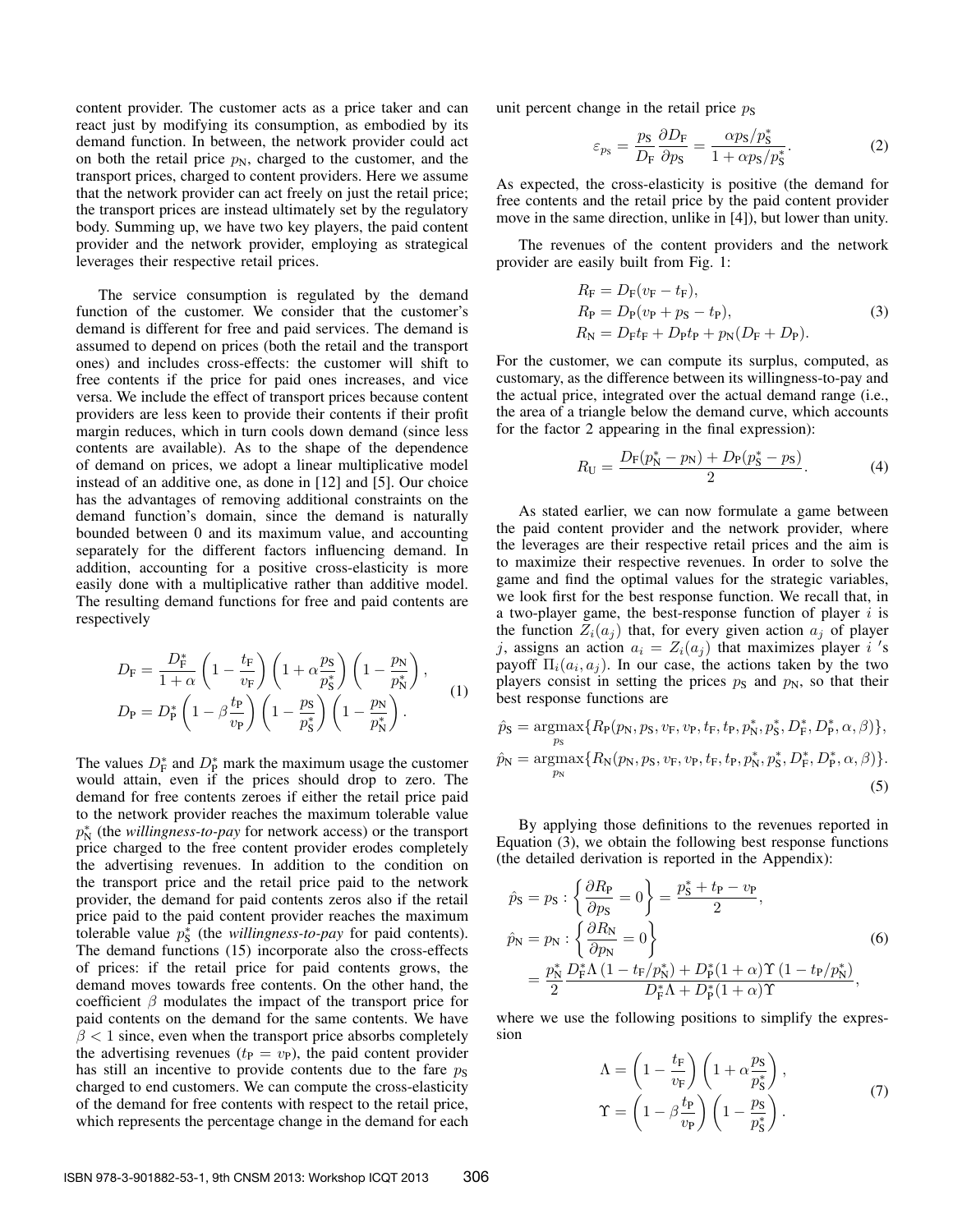We notice that: a) the optimal retail price for the paid content provider does not depend on the network provider's choice (hence, that is a dominant strategy); b) it is the arithmetic mean of the customer's willingness-to-pay and the excess transport price  $t_{\rm P}-v_{\rm P}$ ; c) the optimal retail price for the network provider is lower than half the customer's willingness-to-pay.

After having derived the best response functions, we can look for the presence of a Nash equilibrium, defined as the solution of the game for which the two best response functions in Equation (5) meet.

The solution of the game is obtained by simply replacing the first of Equations (5) into the second. On the  $(p_S, p_N)$  plane, the first of Equations (5) is represented by a straight line, while the optimal price set by the network provider is a monotone function of the price set by the paid content provider. The equilibrium solution, representing the rational outcome of the game is the point  $(\hat{p}_S, \hat{p}_N)$ :

$$
\hat{p}_{\rm S} = \frac{p_{\rm S}^* + t_{\rm P} - v_{\rm P}}{2}, \n\hat{p}_{\rm N} = \frac{p_{\rm N}^*}{2} \frac{D_{\rm F}^* \Lambda^* (1 - t_{\rm F}/p_{\rm N}^*) + D_{\rm P}^* (1 + \alpha) \Upsilon^* (1 - t_{\rm P}/p_{\rm N}^*)}{D_{\rm F}^* \Lambda^* + D_{\rm P}^* (1 + \alpha) \Upsilon^*},
$$
\n(8)

where

$$
\Lambda^* = \left(1 - \frac{t_F}{v_F}\right) \left[1 + \frac{\alpha}{2} \left(1 + \frac{t_P - v_P}{p_S^*}\right)\right],
$$
  

$$
\Upsilon^* = \frac{1}{2} \left(1 - \beta \frac{t_P}{v_P}\right) \left(1 + \frac{v_P - t_P}{p_S^*}\right).
$$
 (9)

This solution is valid if both the following inequalities hold

$$
0 < \hat{p}_\mathbf{S} < p_\mathbf{S}^*, \n0 < \hat{p}_\mathbf{N} < p_\mathbf{N}^*.
$$
\n<sup>(10)</sup>

When both content providers are allowed free riding, the net neutrality principle is also satisfied, since  $t_F = t_P = 0$ . In this case, both the network provider and the paid content providers set their prices without strategic interactions with each other. By considering zero transport prices in Equation (8), the prices resulting as a Nash equilibrium of the game are

$$
\hat{p}_{\rm S} = \frac{p_{\rm S}^* - v_{\rm P}}{2}, \n\hat{p}_{\rm N} = \frac{p_{\rm N}^* D_{\rm F}^* \Lambda^* + D_{\rm P}^*(1 + \alpha) \Upsilon^*}{2 D_{\rm F}^* \Lambda^* + D_{\rm P}^*(1 + \alpha) \Upsilon^*} = \frac{p_{\rm N}^*}{2}.
$$
\n(11)

We notice that under free riding the network provider's strategy too is a dominant one. By replacing that result in Equation (3), we obtain the revenues for the network provider

$$
R_{\rm N} = \frac{p_{\rm N}^*}{8} \left[ D_{\rm F}^* \frac{2+\alpha}{1+\alpha} + D_{\rm P}^* + \frac{v_{\rm P}^*}{p_{\rm S}^*} \left( D_{\rm P}^* - D_{\rm F}^* \frac{\alpha}{1+\alpha} \right) \right].
$$
 (12)

So far, the rational choice for the network provider has been determined as the outcome of a game, where the network provider sets its retail price. However, the actual price provided by the game depends on the transport prices. In the absence of constraints, a natural choice for the network provider is to set transport price so as to maximize its revenues. This would put it to a remarkable advantage over content providers, endowing it with three leverages (the retail price and two transport price) at its disposal. Such excess power may not be desirable from a social perspective. In this section, we envisage a regulatory intervention on transport prices.

Alternatively, transport prices are not freely set by the network provider but are imposed by the regulatory authority, which may act according to two inspiring principles: 1) taking care of the interests of stakeholders on the overall; 2) granting a fair treatment to the two content providers.

The first principle can be complied with by setting transport prices so as to maximize the social welfare  $W$ , given by the sum of the revenues (surpluses) of all the stakeholders

$$
W = R_{\rm F} + R_{\rm P} + R_{\rm N} + R_{\rm U}.
$$
 (13)

The second principles calls instead for equal transport prices, so that  $t_F = t_P$ . This principle may be of particular concern when the network provider has some vested interest in the operations of either content provider. For example, if a vertical integration is at work with the paid content provider, the network provider may be led to set  $t_F > t_P$  to squeeze profits out of the free content provider. When the condition of net neutrality is imposed, the Nash equilibrium point is obtained by setting  $t_F = t_P = t$  in Equations (8):

$$
\hat{p}_{\rm S} = \frac{p_{\rm S}^* + t - v_{\rm P}}{2}, \n\hat{p}_{\rm N} = \frac{p_{\rm N}^*}{2} \left( 1 - \frac{t}{p_{\rm N}^*} \right) = \frac{p_{\rm N}^* - t}{2}.
$$
\n(14)

In this case the transport price has an opposite symmetric (and linear) effect on the retail prices of the content provider and network provider. The impact on the demand remains instead remarkably unsymmetric and non linear, as can be seen by replacing Equations (14) in the demand functions of Equations (15):

$$
D_{\rm F} = \frac{D_{\rm F}^*}{1+\alpha} \left(1 - \frac{t}{v_{\rm F}}\right) \left(1 + \frac{\alpha}{2} + \alpha \frac{t - v_{\rm P}}{2p_{\rm S}^*}\right) \left(\frac{1}{2} + \frac{t}{2p_{\rm N}^*}\right),
$$
  
\n
$$
D_{\rm P} = D_{\rm P}^* \left(1 - \beta \frac{t}{v_{\rm P}}\right) \left(\frac{1}{2} + \frac{v_{\rm P} - t}{2p_{\rm S}^*}\right) \left(\frac{1}{2} + \frac{t}{2p_{\rm N}^*}\right).
$$
\n(15)

## IV. A SAMPLE CASE

In Section III, we have shown how the game between the paid content provider and the network provider can be solved to obtain the retail prices. We have now all the tools to determine the complete set of prices. In this section, we apply those tools to a typical scenario and examine the results.

We consider the scenario described in Table I. Those values have been set on the basis of data gathered on the market. The value for  $\beta$  is representative of a significant influence of transport prices on the demand: when the transport prices zero advertising revenues, the demand halves.

Since transport prices can be set in several ways, we consider first the case where they are set by the regulatory authority to maximize the social welfare. We plot in Fig. 2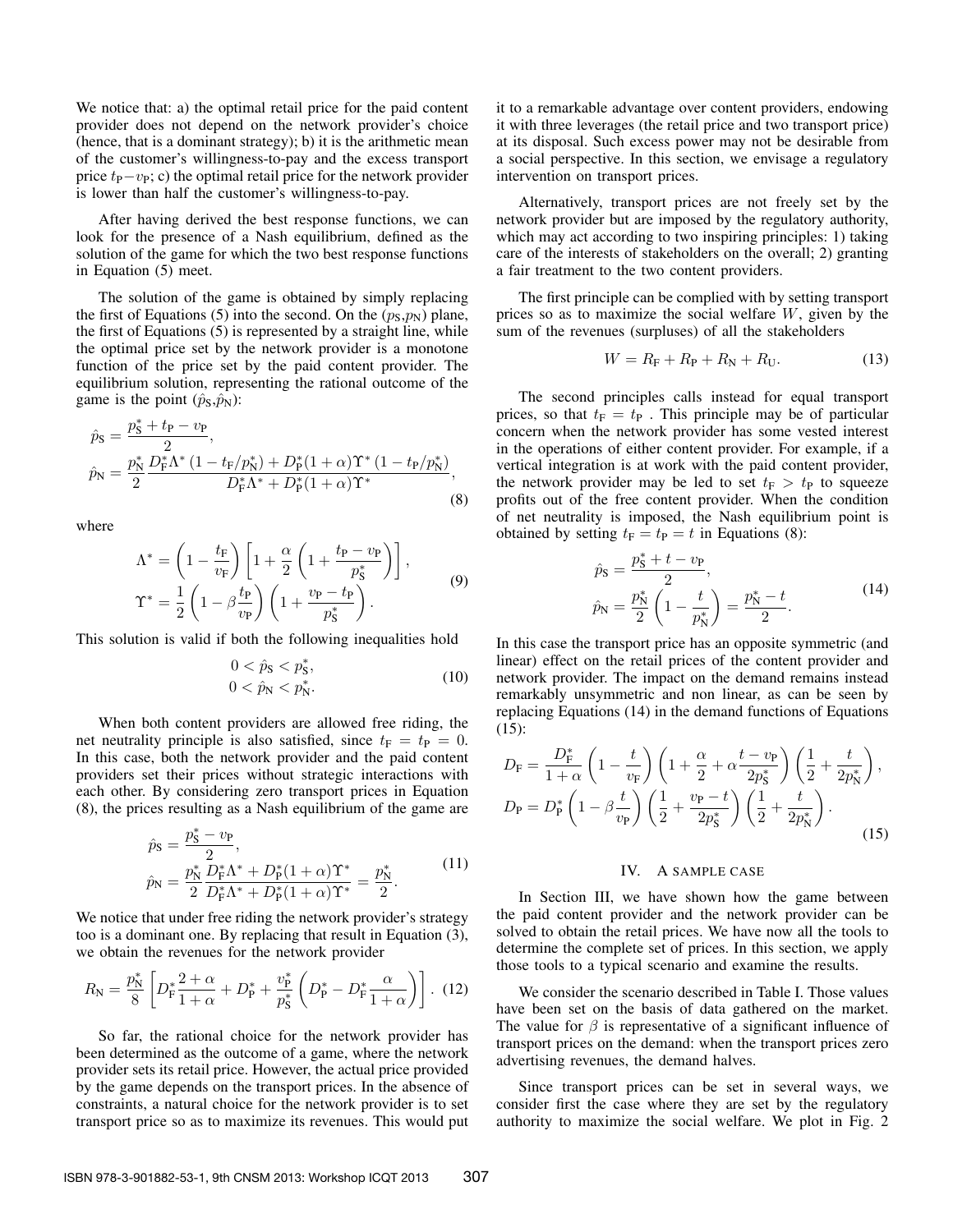| Parameter                | Value            |
|--------------------------|------------------|
|                          | $3.67 \in G$ R   |
| $p^*_{\rm S}$            | $3.23 \in G$ R   |
| $\tilde{D}_{\text{F}}^*$ | $20.62$ GB/month |
| $D_{p}^{*}$              | 30.94 GB/month   |
| $v_F$                    | $0.5 \in G$ B    |
| $v_{\rm P}$              | $0.2 \in G$ B    |
| $\alpha$                 |                  |
| R                        | 05               |

TABLE I. PARAMETERS' VALUES FOR THE REFERENCE SCENARIO

the social welfare as a function of the normalized transport price  $t_P/v_P$  for the paid content provider. The social welfare decreases as the transport price increases. The decline is quite remarkable, since exploiting the full range of the transport price leads the social welfare to a sharp downfall, by 25.1% when  $t_F = 0$  and by 42.8% when  $t_P/v_P = 0.75$ . Since the decline accelerates when the transport price is increased for the free content provider as well, we can conclude that both transport prices bear negative consequences on the social welfare. In Fig. 3, we consider instead the dependence on the



Fig. 2. Social welfare vs transport prices for paid content

transport price paid by the free content provider. Again, we observe a monotone decreasing trend, with a steeper slope than that observed in Fig. 2. The optimal choice for the regulatory authority is then to favour the bill-and-keep approach, since that maximizes the social welfare. This satisfies at the same time the principle of neutrality, since both prices are equal.

If we allow the network provider to set its transport prices regardless of any regulatory imposition, we must look for those prices that maximize its revenues. In Fig. 4 and Fig. 5, we plot the relationship between the revenues and the transport prices. We see that the trend is declining in both cases: due to the depressing effect on demand, increasing transport prices leads to decreasing revenues for the network provider. The optimal solution for the network provider is therefore again to allow free riding. The reason for such a trend is that increasing transport prices weakens the demand for services and depresses



Fig. 3. Social welfare vs transport prices for free content



Fig. 4. Network provider's revenues vs transport prices for paid content



Fig. 5. Network provider's revenues vs transport prices for free content